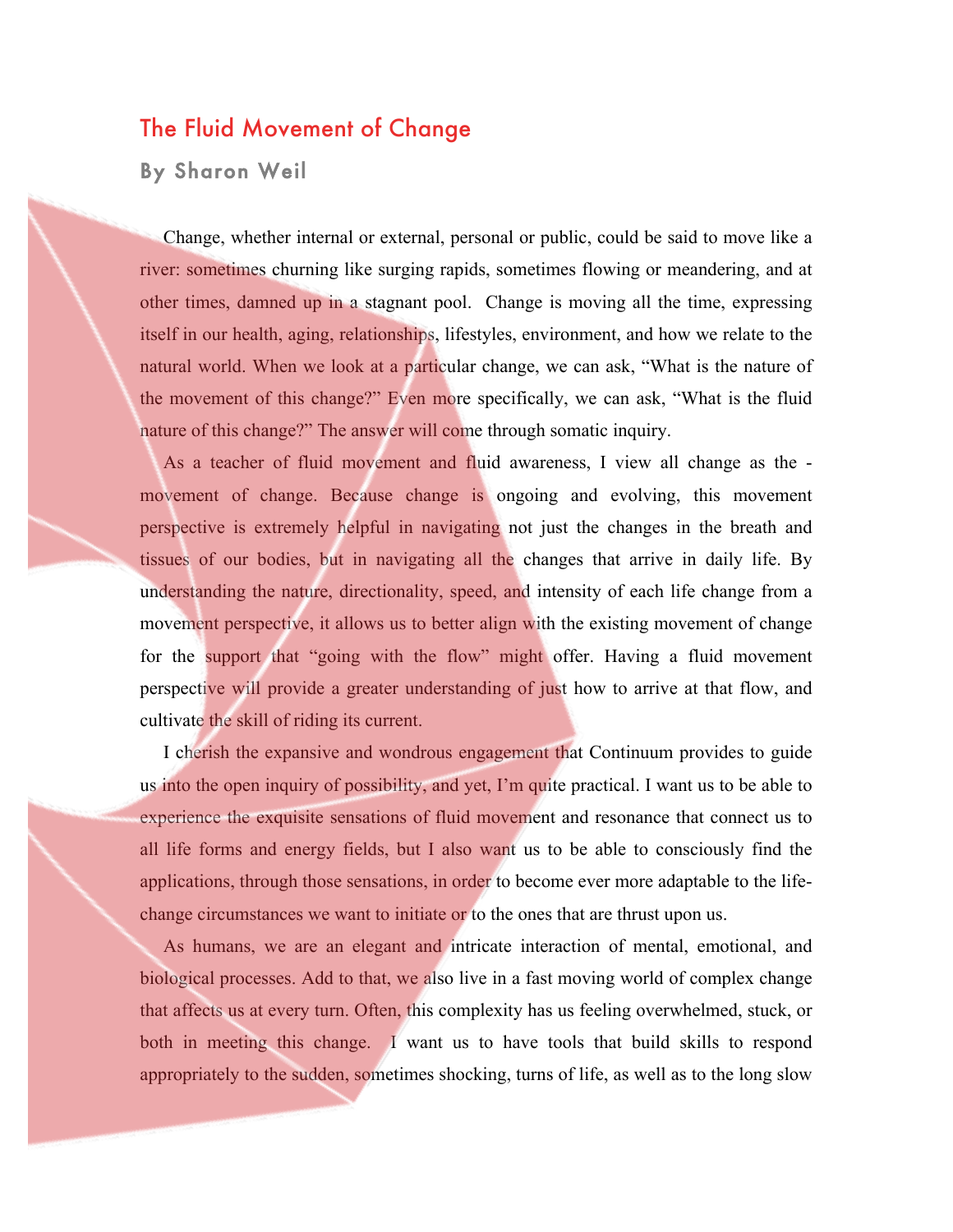march that wears us out and can have us lose hope. Our greatest skills for navigating change come from aligning ourselves with the movement of water.

# The Movement of Water

 What do we know about water? Water is a primary element and has its own nature. Water can move around any obstacle. Over time, it can dissolve most solids that it comes in contact with. It takes on the shape of its container. It can change states from solid, to liquid, to gas. It is essential to all life forms. It covers roughly seventy percent of the planet, and comprises approximately that same percentage of the human body, depending upon your age. Water moves in spirals, undulations, and waves.

 Continuum founder, Emilie Conrad said, "We move in our lives as we move in our bodies." The pattern of how we hold ourselves, and the quality of how we move within our bodies, are directly reflected in the movement of our lives. If your body is holding strain and constraint, so is your life. If your body moves with curiosity and inquiry; your life is open to creativity and new adventure. Therefore, when we embody the movement of fluids, we become more fluid, and we are able to manage the transitions of our days with more continuity and continuous flow, and less stop-start fragmentation and panic. When we move like water—when we move in those same motifs of spirals, undulations, and waves—we amplify our own fluid nature.

 Moving as water, moving with your waters, places you in the larger current of the movement of all of life. In that fluid undulation, feelings of freedom replace constraints, and emotions can become unplugged, purged, softened, and soothed. New ideas emerge from your depth of being. The felt sense of increased fluidity in the body resonates so that we can tangibly feel our connections to other people and life-forms in the biosphere. This sensation of the interconnected oneness from your cells to the cosmos is what many people seek to experience through mediation, spiritual pursuits, and mind-altering drugs. We find it through amplifying fluid movement.

 One of the greatest gifts of fluid movement is that it increases our adaptability to any and all circumstances. Like water, we learn to move around any obstacle and to change our state of mind or being in resilient response to what changes around us. Our resilience,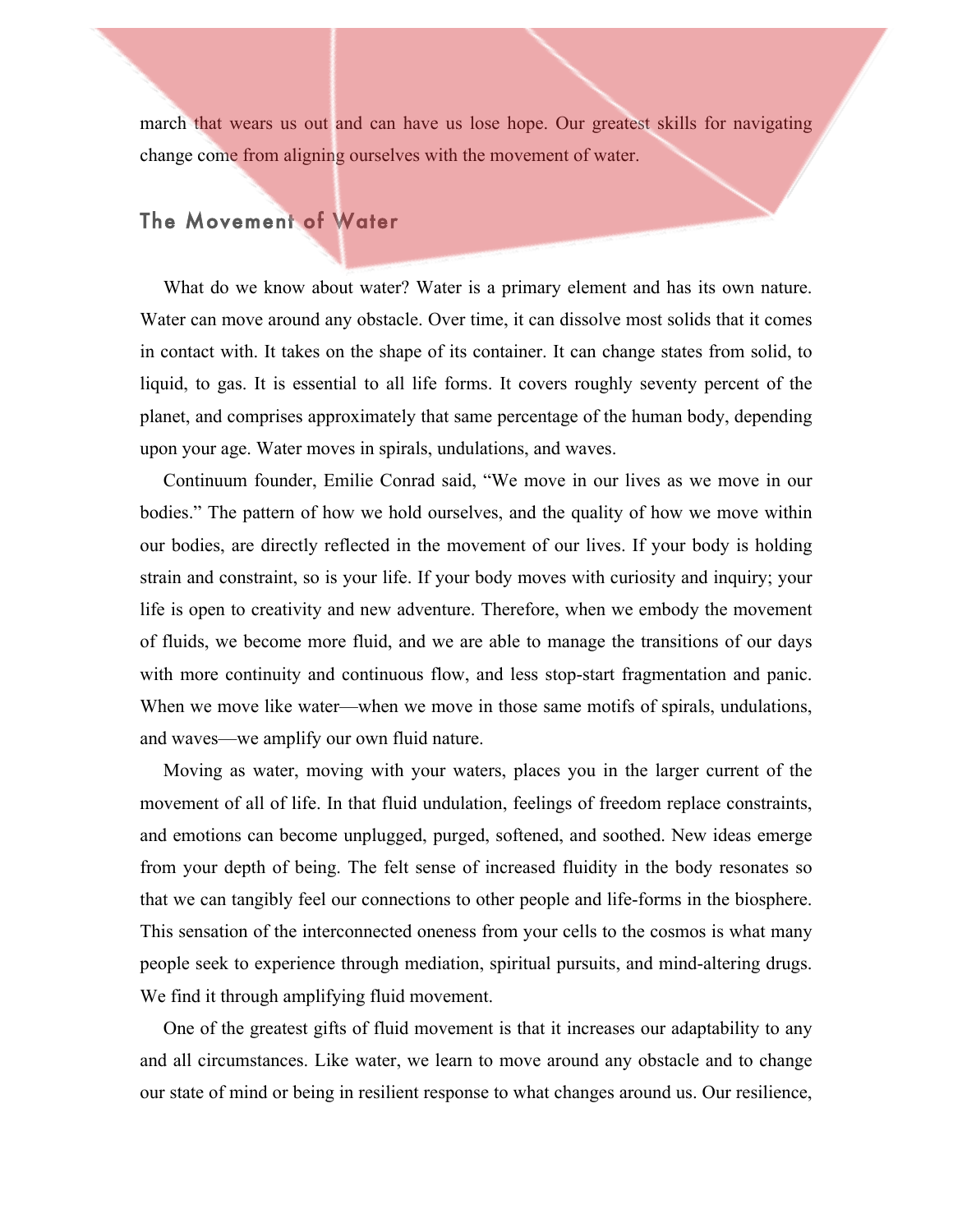or what I call our ChangeAbility, is a direct result of cultivating a fluid response to changing events: internal or external.

 Again, since the movement of our lives is a reflection of the movement within our bodies, we can begin to approach external change by building adaptability in the tissue, variation in the breath, and developing a range of movement possibilities and choices. Building this range can, and often will, give us practice exploring beyond what is familiar and habitual. As we elongate, as we expand and open up, we can find ourselves touching the inside edges of what we know of our bodies, our beliefs, our thoughts, and our emotions that may feel new, foreign, and perhaps unexplored. We watch those edges become more pliable and permeable to new information and new shapes as awareness and new engagement move our sense of self outward into expansion and inclusion.

### Navigating Change is the New Stability

All change, even desired change, is a disruption of what we have known, and how it is we have known ourselves. It is always a trade-off; the novelty of the new vs. the safety of the familiar. When something new occurs, we are thrown off balance and must recover our equilibrium, even though our return will never be quite to the same place, because of the ongoing nature of change. If the disruption is unexpected, severe, or traumatic, that recovery may require more time, attention, and assistance. We can feel overwhelm, fear, and confusion. What can be most helpful is to develop is a moving adaptation to the movement of change; meeting the movement of change with your own fluid movement and the internal resource that comes from having practiced moving with these emotions and sensations. When a disruptive change arrives in your life, standing still (if there actually was such a thing) no longer works in our fast moving lives of fast moving change. If you plant yourself, stiff and immovable, in the fast moving current, you will topple into the rushing water. So it's best to cultivate internal supports that can shift fluidly, in response to external supports that shift or completely disappear. Then, once you find the safety of new supports, you can utilize the movement of change and ride the current, much like you would do if you were river rafting and your boat got hung up on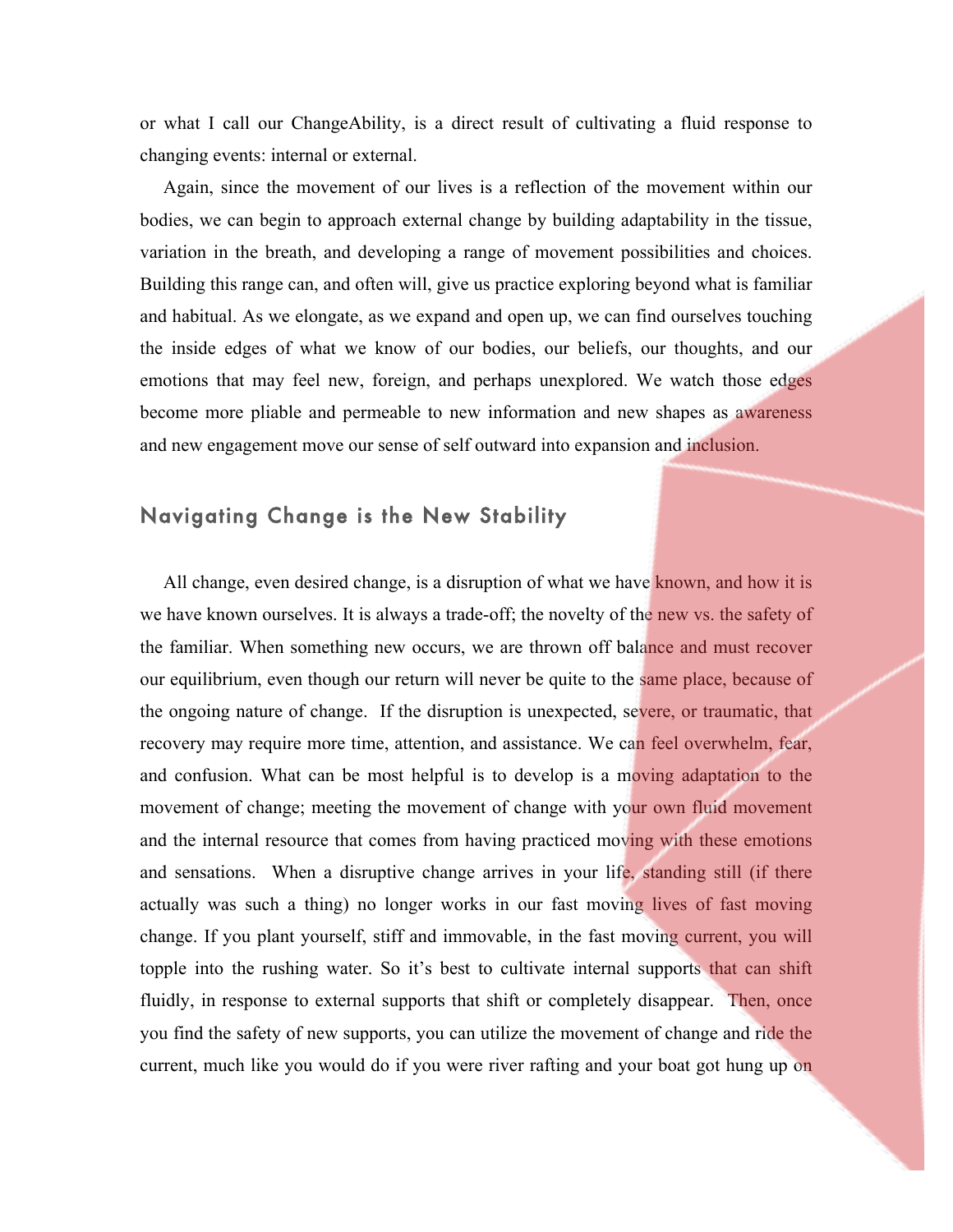the rocks. You have to shift your weight around in the boat to move it off the rocks before proceeding down the river, again.

#### **Resistance**

 When it comes to change, we either experience the flow of the movement of change or our resistance to it. That is it. It is either one or the other. I am either aligned with the existing movement of change or I am in resistance to it. That resistance can show itself in so many ways.

 Fear, anxiety, anticipation, procrastination, denial, attachment, even excitement, joy, and a myriad of other feelings, thoughts, and emotions can accompany the movement of change as we face the unknown with uncertainty. When we area resistant to these feelings, to the content of change, the speed of change, or simply the movement of change, itself, we often lock down, stop breathing, or clench muscles in order to try and find some sort of stability. Or, our hearts race, our thoughts run, and we "fall apart." These outward expressions of resistance are reflections of our particular, habitual response to stressful change, and are exaggerated by our breathing patterns. Over time, these patterned responses limit our ability to be adaptive as we meet changes large and small.

 We can shift how we meet change by changing how we breathe and move within our bodies. The body and breath become the tools for direct experience, beyond mere mental constructs and beliefs, for transforming states of frozen resistance into fluid alignment when meeting the movement of change. Just as water can dissolve the face of a rock cliff; fluid movement can dissolve fear.

#### Wave Motion

When something in me feels stuck—a tight muscle or an emotional logjam—I do, what we call in Continuum, the wave motion. Lying on my side or on my back, I initiate an undulation in my spine, or from my hand up my arm, or from my foot up my leg. I let that motion of a wave literally move through my tissue, or my thinking. It is like how a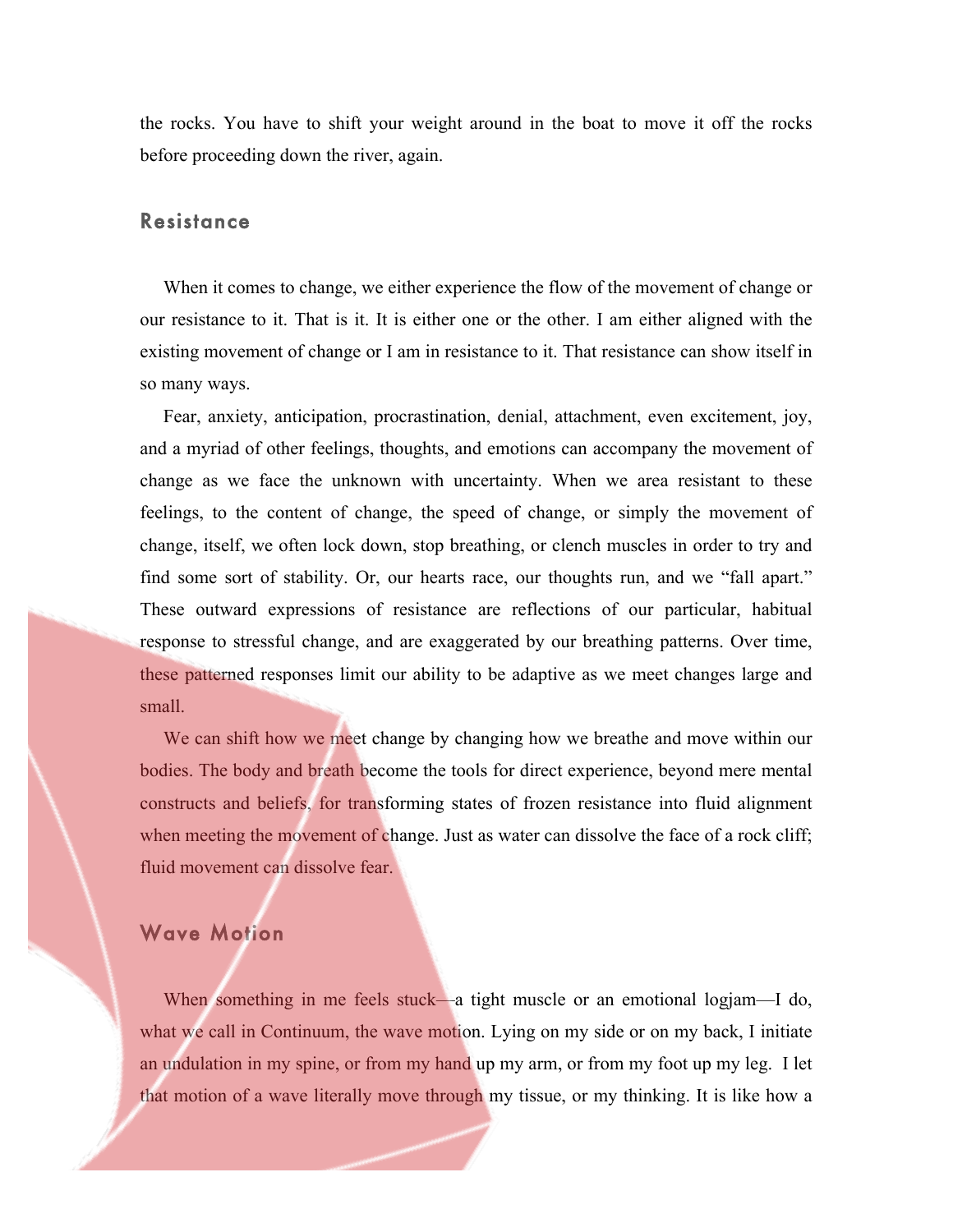gentle ocean wave might wash over me were I floating in a warm bay in Hawaii. Or, better yet, I imagine that warm wave is moving through me instead of over me. When the wave motion is allowed to move through whatever is resistant, stuck, or stagnant, an opening occurs.

 I could talk about my resistance all day long; I could try to get to the bottom of my reasons for its persistence or the need for its removal. But, somehow, simply doing the wave motion will move through that blockage, eventually. With even just a little encouragement, the water moves. It is the nature of water.

 One of the ways that I experience the movement of change is in incremental waves. To be able to sense when the wave of change begins, crests, and subsides requires refined attention to the nature of its movement. In large change, the waves can feel so enormous and so close together as to feel like a tidal wave or a barrage of waves that knock you down as soon as you try and stand, and never let you come up for air. By recognizing the increments of waves—or wave sets, as a surfer might observe—you know there will be a ride, and you know that ride will end. If you catch the wave of change, you can surf and feel how the movement propels you. Even if you get toppled by the wave, you know that eventually it will recede. A recognition of incremental movement helps mitigate a sense of overwhelm and anxiety. You can tell yourself, "This too shall pass." Eventually it will.

 To place yourself in the current of change is to align yourself with the larger current of life. Participating in somatic practice, and more specifically in the fluid practice of Continuum, allows you to be a change-artist, and even a quick-change artist, once you get good at it. You can find resiliency and resourcefulness from a spectrum of practiced possibilities that will equip you to be dexterous in meeting the unknown. The delicious bloom of sensation that comes from fluid movement, as well as the greater sense of health, coherence, and well-being, courts us to find ways to meet and make change in a more fluid, flexible, energized, and resourceful way. To align ourselves with the nature of water by moving like water supports us in all the ways water feeds life. In moving like water, we can smoothly navigate change with ease, and be resilient in the times when change does not come so easily.